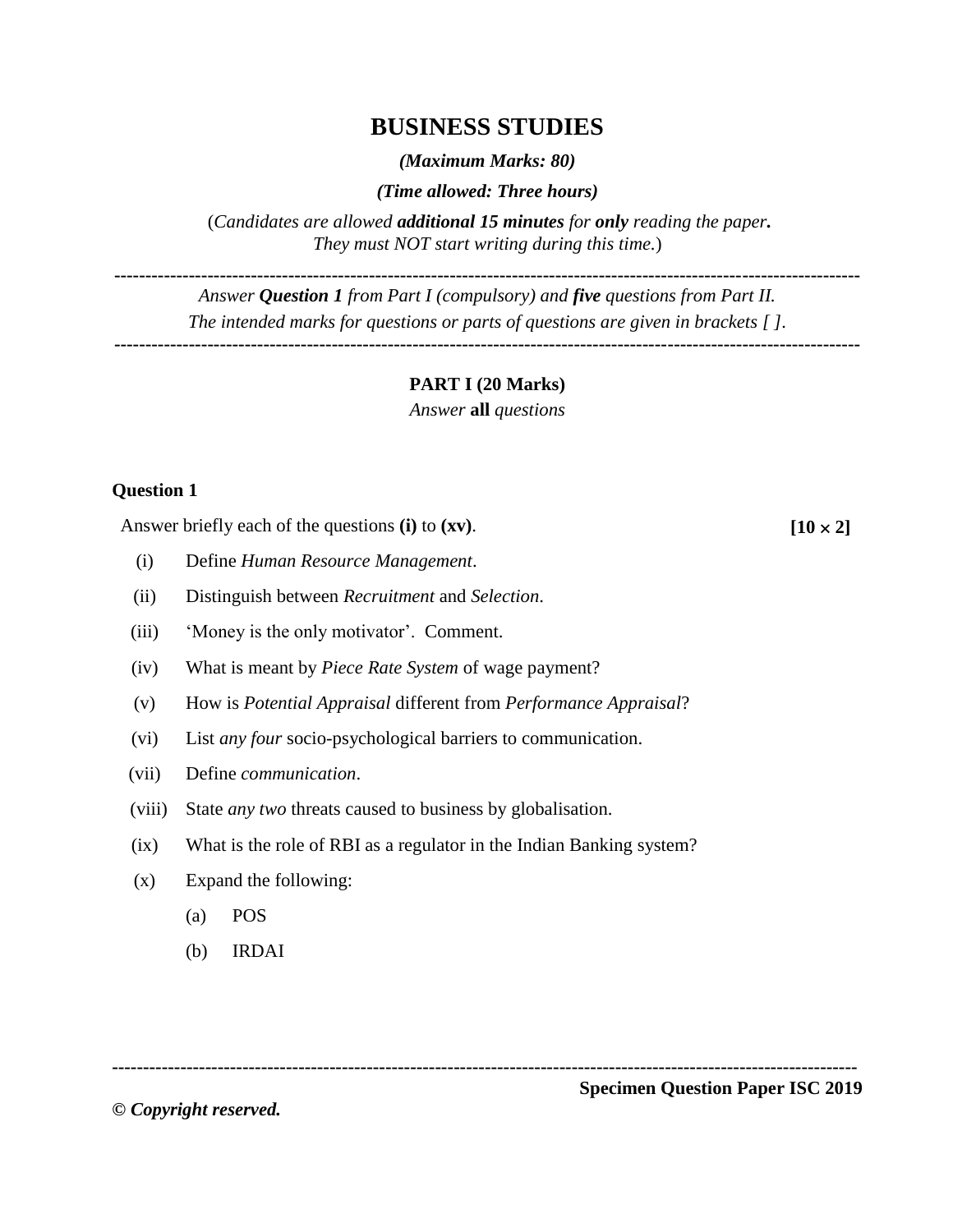## **PART II (60 Marks)**

## *Answer any* **five** *questions.*

## **Question 2**

| (a) | Discuss the relevance of <i>preliminary screening</i> and <i>medical examination</i> in a<br>selection procedure.                                  |       |  |
|-----|----------------------------------------------------------------------------------------------------------------------------------------------------|-------|--|
| (b) | What is meant by e-recruitment? Briefly explain any three benefits and any three<br>limitations of the same.                                       |       |  |
|     | <b>Question 3</b>                                                                                                                                  |       |  |
| (a) | How do motivation factors as given by Herzberg affect motivation of employees?                                                                     | $[4]$ |  |
| (b) | Discuss <i>any four</i> types of training that can be given to staff in an organisation?                                                           |       |  |
|     | <b>Question 4</b>                                                                                                                                  |       |  |
| (a) | With reference to remuneration, briefly explain <i>any two</i> benefits given to the staff<br>by the employer.                                     |       |  |
| (b) | Explain the <i>morale productivity matrix</i> , clearly bringing out the causes of<br>relationship between <i>morale</i> and <i>productivity</i> . |       |  |
|     | <b>Question 5</b>                                                                                                                                  |       |  |
| (a) | What is meant by $360^\circ$ appraisal? Briefly explain any one benefit and any one<br>limitation of the same.                                     |       |  |
| (b) | Briefly explain the following:                                                                                                                     |       |  |
|     | Leadership Continuum.<br>(i)                                                                                                                       | [8]   |  |
|     | Blake and Mouton Managerial Grid.<br>(ii)                                                                                                          |       |  |
|     | <b>Question 6</b>                                                                                                                                  |       |  |
| (a) | Distinguish between:                                                                                                                               |       |  |
|     | Internal Communication and External Communication.<br>(i)                                                                                          |       |  |
|     | Formal Communication and Informal Communication.<br>(ii)                                                                                           |       |  |
| (b) | What is meant by <i>staff attrition</i> ? Briefly explain <i>any three</i> means of staff<br>attrition.                                            | [8]   |  |